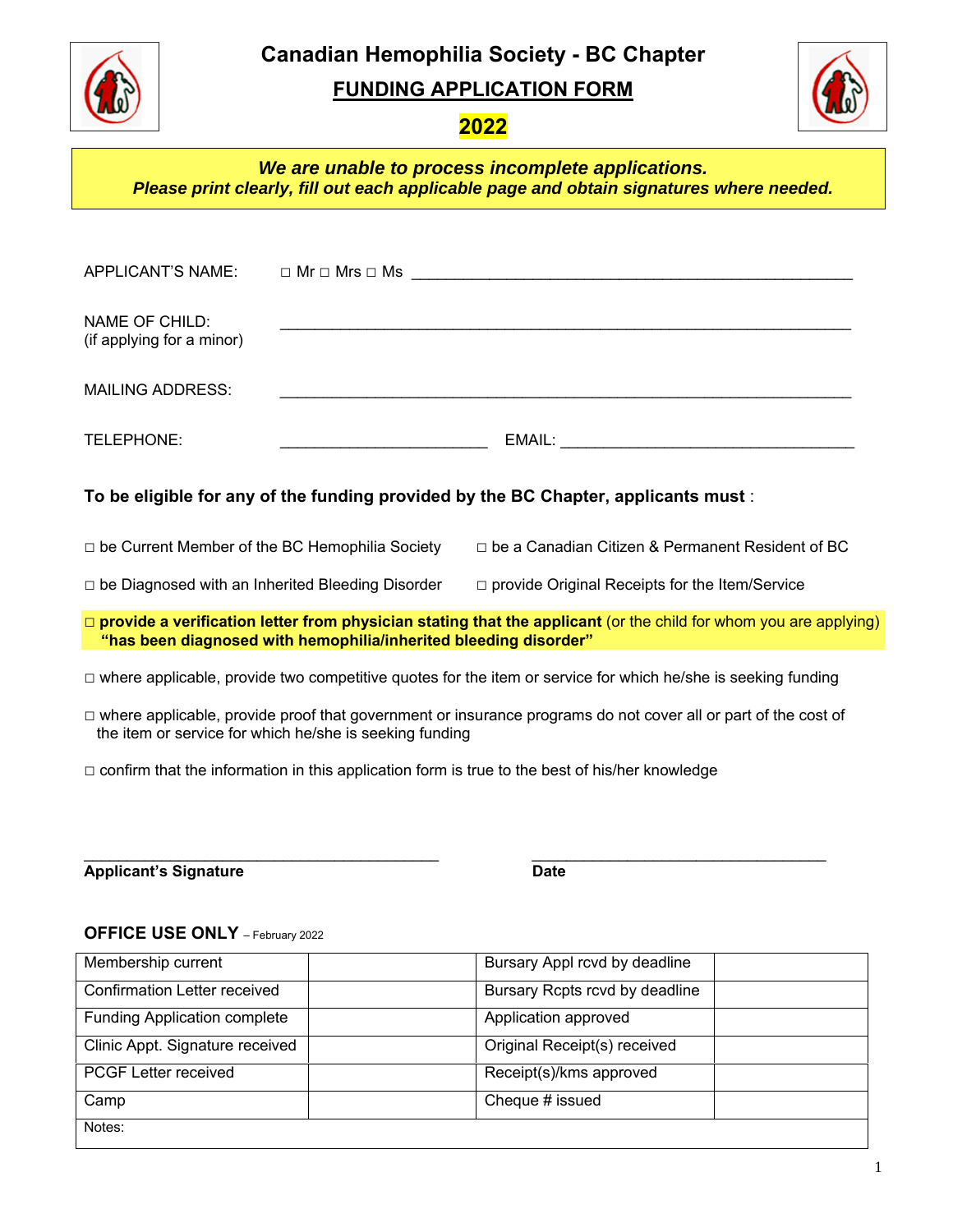Please indicate which funding you are applying for:

## **□ CAMP I-VY**  The BC Chapter will reimburse **\$50 USD /camper** to a **maximum of 4 persons/family**

□ **CAMP** - Please note: Location for a local camp in 2022 are under review by the Pediatric Clinic.

The purpose of this fund is to support safe and healthy This fund was established to support safe physical activity for children 0-18 with physical activity for adults 19 years and older with hemophilia/inherited bleeding disorder who need hemophilia/inherited bleeding disorder and to help<br>help to offset the cost of their enrollment in various their parents offset the cost of their enrollment help to offset the cost of their enrollment in various sporting activities. **in various sporting activities** sporting activities. **Maximum \$250/person/year Maximum \$250/child/year Maximum \$250/child/year** 

□ **ACTIVITY FUND**<br>The purpose of this fund is to support safe and healthy **□**<br>This fund was established to support safe and healthy

#### **□ PATIENT CARE GRANT FUND (PCGF)**

The purpose of this hardship fund is to address the needs of persons with hemophilia/inherited bleeding disorder currently facing financial difficulties who need assistance with paying for the cost of medically necessary items (as verified in writing by a physician). Typical items/expenses that may qualify under this fund include: special prescription footwear/orthotics, bracing and limb support devices, wheelchairs and crutches.

**Please describe the item for which you are seeking funding and attach letter from physician confirming that the item is medically necessary to assist with the management of your or your child's hemophilia/bleeding disorder:** 

 $\mathcal{L}_\mathcal{L} = \{ \mathcal{L}_\mathcal{L} = \{ \mathcal{L}_\mathcal{L} = \{ \mathcal{L}_\mathcal{L} = \{ \mathcal{L}_\mathcal{L} = \{ \mathcal{L}_\mathcal{L} = \{ \mathcal{L}_\mathcal{L} = \{ \mathcal{L}_\mathcal{L} = \{ \mathcal{L}_\mathcal{L} = \{ \mathcal{L}_\mathcal{L} = \{ \mathcal{L}_\mathcal{L} = \{ \mathcal{L}_\mathcal{L} = \{ \mathcal{L}_\mathcal{L} = \{ \mathcal{L}_\mathcal{L} = \{ \mathcal{L}_\mathcal{$ 

 $\mathcal{L}_\mathcal{L} = \{ \mathcal{L}_\mathcal{L} = \{ \mathcal{L}_\mathcal{L} = \{ \mathcal{L}_\mathcal{L} = \{ \mathcal{L}_\mathcal{L} = \{ \mathcal{L}_\mathcal{L} = \{ \mathcal{L}_\mathcal{L} = \{ \mathcal{L}_\mathcal{L} = \{ \mathcal{L}_\mathcal{L} = \{ \mathcal{L}_\mathcal{L} = \{ \mathcal{L}_\mathcal{L} = \{ \mathcal{L}_\mathcal{L} = \{ \mathcal{L}_\mathcal{L} = \{ \mathcal{L}_\mathcal{L} = \{ \mathcal{L}_\mathcal{$ 

#### **□ TRAVEL TO CLINIC FUND – please ask clinic physician to fill out highlighted information below**

The purpose of this fund is to assist individuals who need to travel a distance greater than 100 kms (200 kms round trip) to attend their scheduled Hemophilia Clinic or Outreach Clinic appointment. Emergency visits, GP or specialist visits, etc. do not qualify under this funding. The BC Chapter will reimburse:

TRIP: **\$0.52/km** in excess of 100 km each way up to a **maximum of \$250 per eligible person per calendar year**. *Reimbursable amount can be applied to alternate travel modes such as bus or airplane, but cannot exceed the cost of the alternate automobile travel mode.* 

LODGING: **\$50 for one night only** per clinic visit for costs relating to commercial accommodation to a **maximum of \$150 per eligible person per calendar year**.

Date of Scheduled Appointment (check one): **□ Clinic** or □ Outreach Clinic

Total KMS of Travel (from home to clinic appointment, round trip):

**Name of Physician** (please print) **Signature of Physician Physician's office stamp** 

 $_1$  ,  $_2$  ,  $_3$  ,  $_4$  ,  $_5$  ,  $_6$  ,  $_7$  ,  $_8$  ,  $_9$  ,  $_9$  ,  $_9$  ,  $_9$  ,  $_9$  ,  $_9$  ,  $_9$  ,  $_9$  ,  $_9$  ,  $_9$  ,  $_9$  ,  $_9$  ,  $_9$  ,  $_9$  ,  $_9$  ,  $_9$  ,  $_9$  ,  $_9$  ,  $_9$  ,  $_9$  ,  $_9$  ,  $_9$  ,  $_9$  ,  $_9$ 

February 2022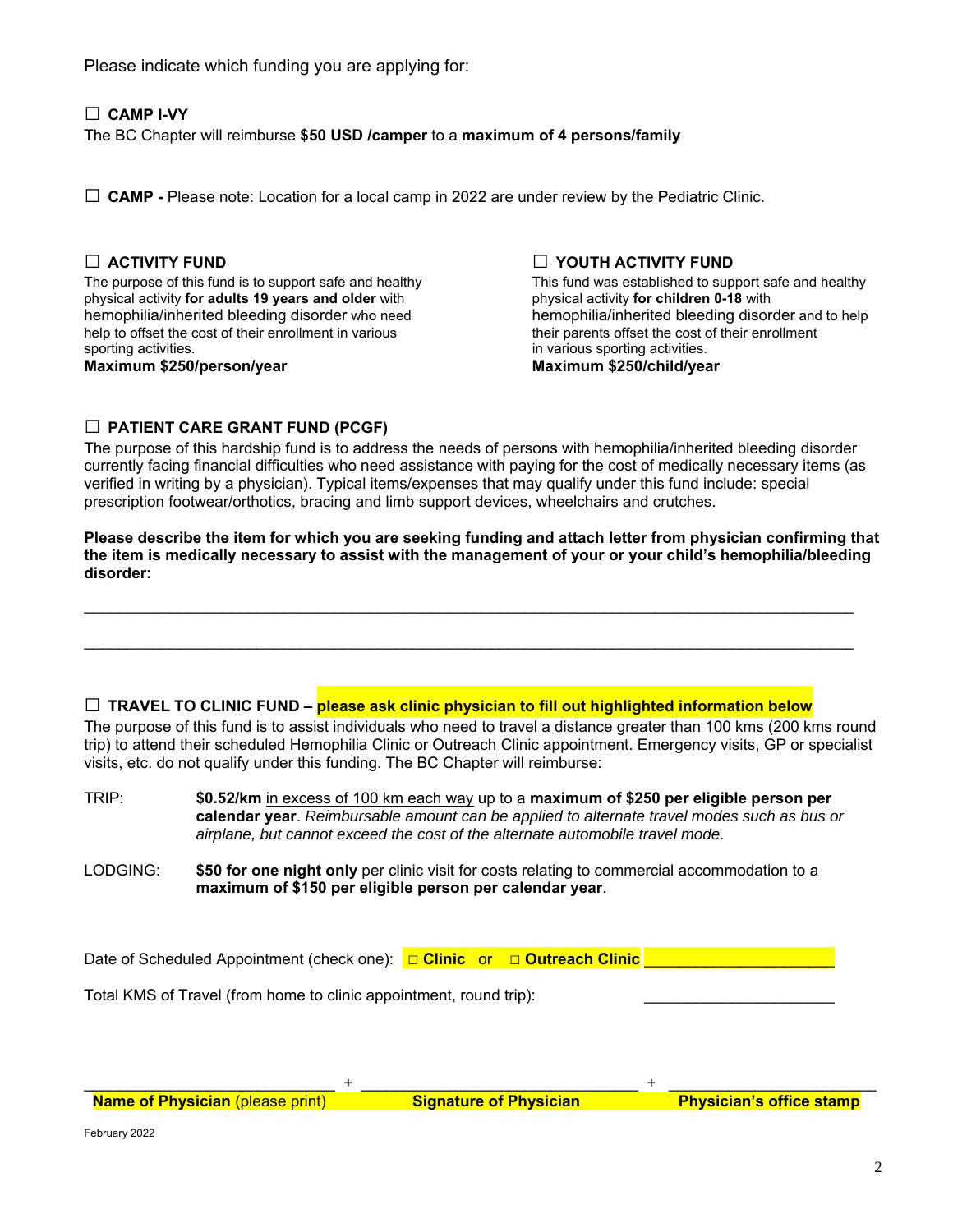#### **□ NEW DRIVER'S TRAINING FUND (for persons with hemophilia)**

This fund was created by the BC Chapter because the Chapter recognizes that one of the leading causes of death or serious injury among young persons relates to new drivers involved in vehicle collisions. Persons with hemophilia in such a collision would especially be susceptible to additional complications and serious injury. The BC Chapter believes that professional driver education and training will increase the defensive driving capabilities for those new drivers with hemophilia and assist to potentially lower collision rates and thus, lower their exposure to any serious injury from collision.

If you are a new driver that has never possessed a valid driver's license either in BC or any other jurisdiction and are in possession of a current BC Learner's (Class 7L) Driver's License you may be eligible to receive this fund.

The BC Chapter will reimburse driver training costs to a **maximum \$1250** paid to an "ICBC Approved Driver Education Course" (listed on ICBC website) as part of the Graduated Licensing Program

#### **□ MEDIC ALERT ID**

This funding is available as a one time reimbursement for a person with hemophilia/inherited bleeding disorder for the cost of a basic stainless steel ID up to **maximum \$60**.

#### **□ EDUCATION BURSARY FUND**

#### **What can the bursary be used for?**

The bursary can be used for educational purposes. Examples include upgrading and career preparation, vocational training, college, university or any other career-based education available at an accredited institution.

#### **What is the amount of the bursary?**

The amount awarded can vary each year and is dependant on the number of eligible applicants. The bursary will never exceed the cost of the individual's tuition fees and is currently capped at a maximum of \$1,750 per person per year. Living & travel expenses or cost of books are not available through this bursary. Applicants are currently eligible for six years of funding.

#### **Deadline Information:**

**Applications** must be post marked on or prior to **June 30th 2022**. *Late applications will not be considered.*

**Tuition Receipts** must be received by no later than **February 15, 2023**.

NAME OF PROGRAM/COURSE: NAME OF INSTITUTION:

SCHOOL YEAR APPLYING FOR: **2022/ 2023**

COST OF PROGRAM/COURSE (tuition fees only)

**Please include the following items with your application:** 

**1. Brief description of future plans/reasons for attending the above-noted institution.** 

**2. One page essay (500 words, type written) describing the impact hemophilia has on your day to day life.**